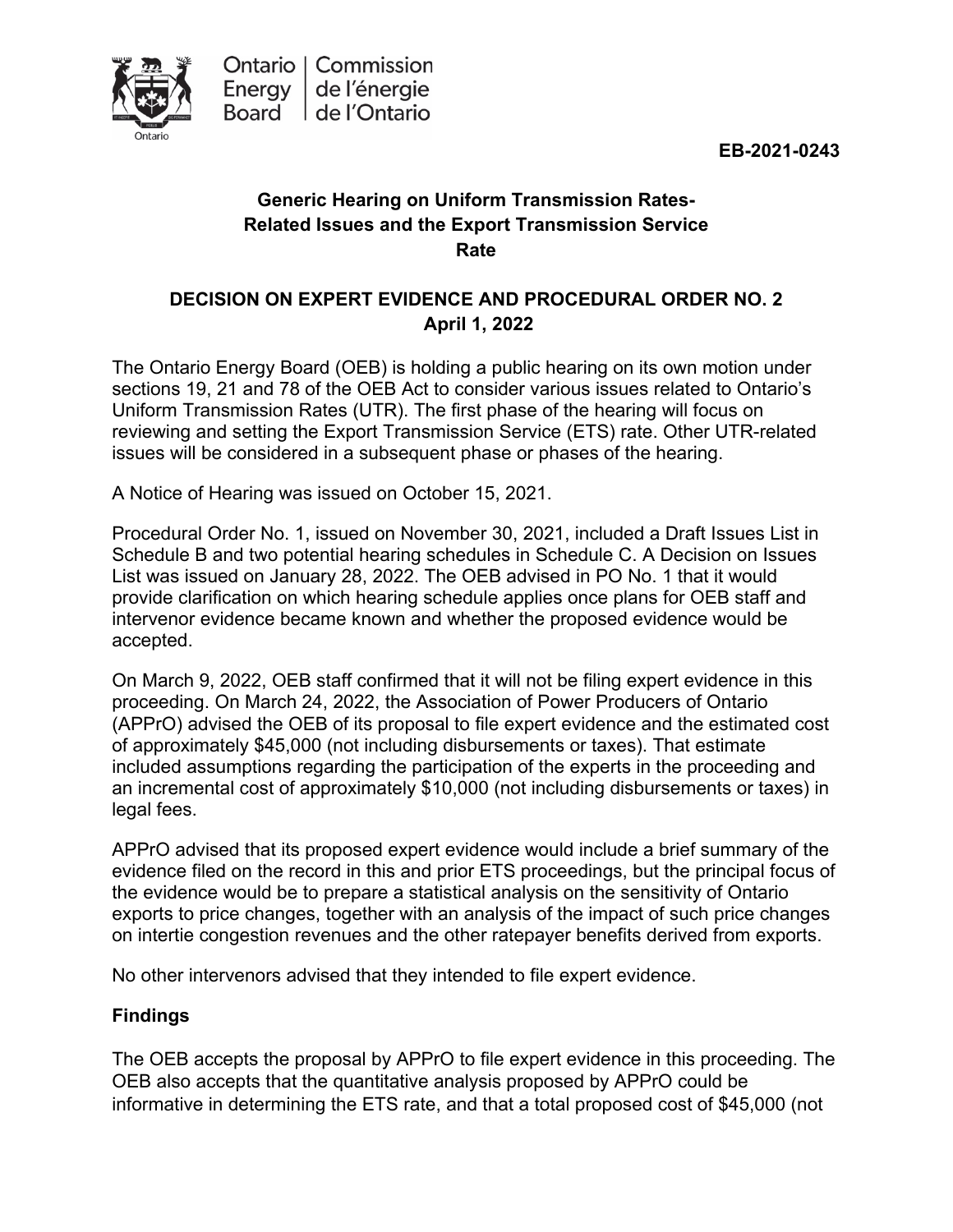including disbursements or taxes) seems to be a reasonable quantum for preparing and presenting the evidence described. Nevertheless, the OEB's acceptance of the reasonability of this cost estimate should not be construed as an approved cost claim for APPrO. The OEB will also consider reasonable costs for participation at the Presentation Day when it assesses the actual cost claim by APPrO. The OEB notes that APPrO will fund costs that are incremental to OEB's tariff for cost awards.

APPrO has stated that Mr. Lusney and Mr. Yauch have considerable expertise in energy market analysis, regulatory affairs, generation development, system planning, market assessment and energy policy analysis. The OEB is prepared to accept both Mr. Lusney and Mr. Yauch as experts in energy market and energy policy analysis for this evidence, and will proceed on that basis. It is not clear whether Mr. Lusney or Mr. Yauch are experts in regulatory affairs, but the OEB concludes this is not required for this evidence. Previous appearances before a regulatory tribunal provide helpful experience in regulatory affairs, but do not necessarily qualify a person as an expert in the field.

The OEB has concluded that Hydro One will pay the costs for this evidence, consistent with the approach that would have occurred if the OEB had proceeded to hear the ETS issue within the Hydro One joint rate application (EB- 2021-0110).

### **Presentation Day**

The OEB is making provision for a transcribed presentation of the evidence to the OEB panel, prior to the untranscribed discussion among parties as set out in the order below. While members of the public, parties to this proceeding and OEB staff may attend the presentation, the purpose of the presentation is not to provide an opportunity for crossexamination, but rather for Hydro One, IESO and APPrO to present an overview of their evidence to the OEB panel and to respond to any questions of clarification by the OEB panel.

Further procedural orders may be issued by the OEB.

## **THE ONTARIO ENERGY BOARD THEREFORE ORDERS THAT:**

#### **Intervenor Evidence**

1. APPrO shall file evidence that is relevant to this proceeding with the OEB, and shall provide copies to all parties, by **May 27, 2022**.

#### **Interrogatories on Intervenor Evidence**

2. OEB staff and all intervenors shall request any relevant information and documentation with respect to any evidence filed by APPrO that is in addition to that evidence, by written interrogatories filed with the OEB and served on all parties by **June 17, 2022.** The OEB expects that intervenors representing the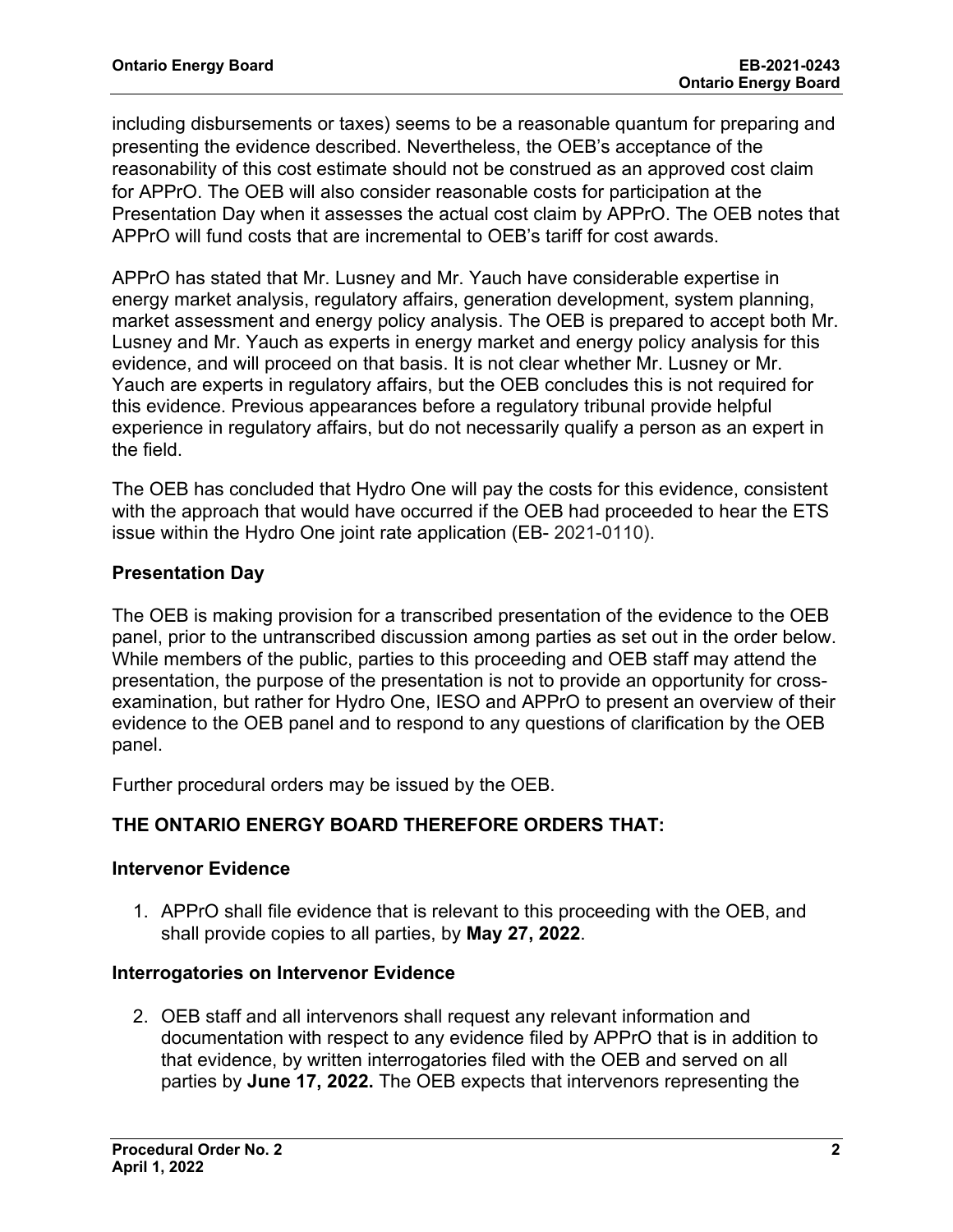same interests or class of persons will make efforts to coordinate their interrogatories in this proceeding.

3. APPrO shall file with the OEB complete responses to all interrogatories it receives on its evidence and copy the responses to all intervenors by **July 8, 2022.**

#### **Technical Conference to Clarify Interrogatory Responses**

- 4. A transcribed technical conference to clarify interrogatory responses on Hydro One, IESO and APPrO evidence will be held on **July 28, 2022** starting at 9:30 a.m. If necessary, the technical conference will continue on **July 29, 2022**. OEB staff and intervenors shall file with the OEB topics they will focus on at the technical conference, and time estimates, by **July 22, 2022**. This event will likely be conducted virtually. Further information on how to connect to the event will be communicated to parties closer to the date.
- 5. Any technical conference undertakings shall be filed with the OEB no later than **August 4, 2022.**

### **Presentation Day**

6. A transcribed presentation to the OEB panel on Hydro One, IESO and APPrO evidence will be held on **August 4, 2022** starting at 9:30 a.m. This event will likely be conducted virtually. Any written materials for the presentations by Hydro One, IESO and APPrO must be filed with the OEB and served on all parties by **August 2, 2022**. Further information on how to connect to the event will be communicated to parties closer to the date.

#### **Untranscribed Discussion Among Parties**

7. An untranscribed discussion among intervenors and OEB staff will be held on **August 8, 2022** starting at 9:30 a.m. If necessary, the discussion will continue on **August 9 and 10, 2022**. The discussion is being held on a pilot basis and is intended to facilitate free and open communication among parties in a comparatively casual environment before filing written submissions. It is hoped that the discussion will provide parties with a forum to help synthesize the evidence of the proceeding, to share perspectives and to discuss options, preferences, opportunities, pitfalls, and other related items of interest.

#### **Submissions**

- 8. Any written submissions from OEB staff and intervenors shall be filed with the OEB and served on all parties by **September 2, 2022.**
- 9. Any additional submissions from OEB staff and intervenors, in response to the submissions of other parties, shall be filed with the OEB and served on all parties by **September 23, 2022**.